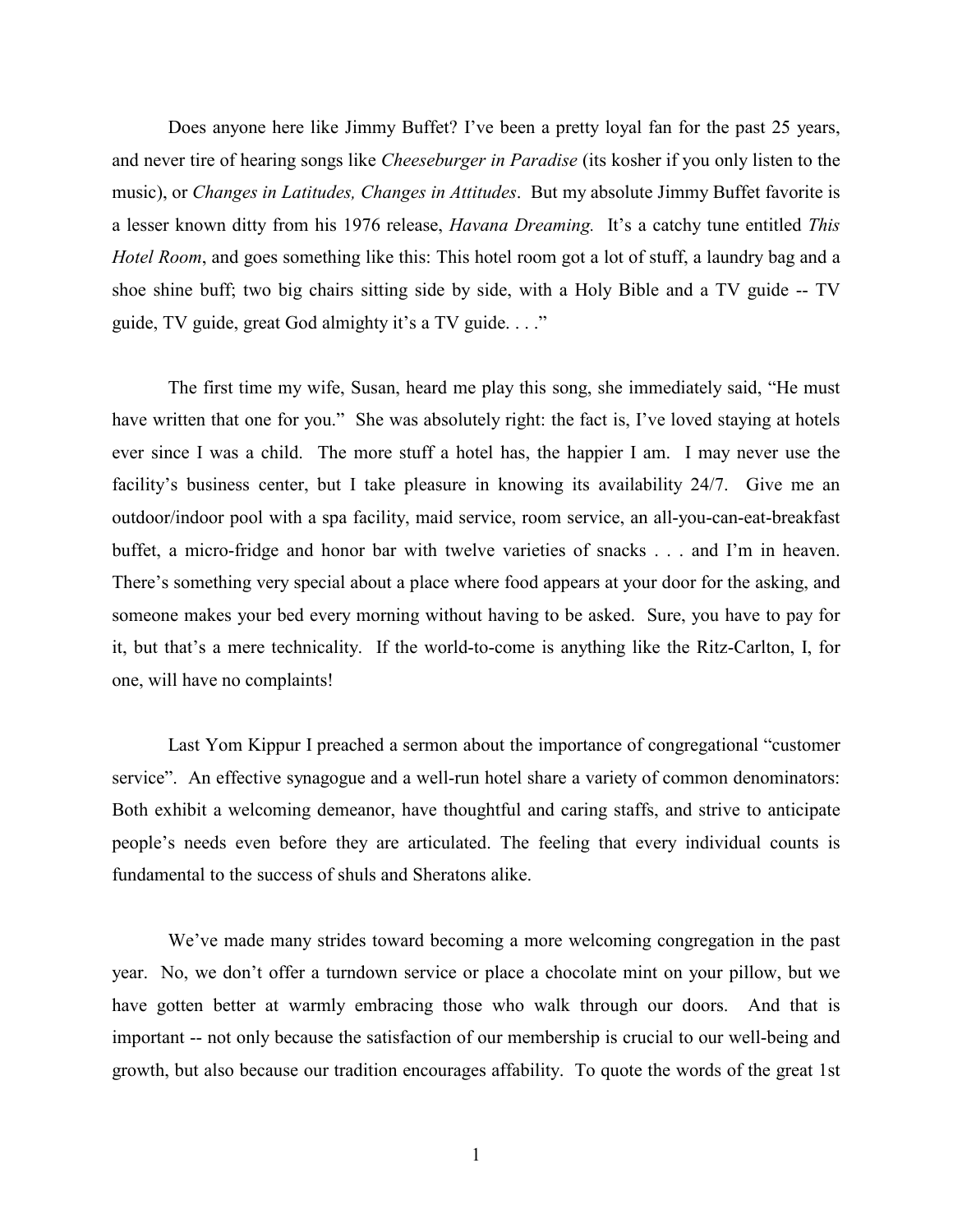century sage Shammai, "יהוי מקבל את כל האדם בסבר פנים יפות -- Greet every person with a cheerful countenance" (*Avot* 1:15).

But even as we must continue to fashion ourselves into a more user-friendly facility, we need to be careful not to confuse medium with message. Customer satisfaction is a means to an end, not the mission itself. The corporate world speaks the lingo of market share and consumer research, profit margins and commercial branding; that language is useful whether you're selling Calvin Klein's Eternity or God's Eternity. Yet there is still a crucial difference between a product and a way of life. Beyond the commercial hype, companies aren't in the business of caring whether their wares make you into better human beings; they don't judge success by the extent to which their products inspire you to lead a meaningful life suffused with holiness and purpose. In the it-oriented world of business, market share and revenue are the Holy Grails to pursue; they, and they alone, determine the value of the product.

To reach our full potential as a synagogue isn't about doing more consumer research, or offering sexier programming, or making our services more theatrical . . . though I'd be the first to admit that all of these might prove useful. Rather, to be the best congregation we can be requires that looking beyond the paradigm of a well-run hotel, and imagine ourselves as a spiritual home and haven, as a community in which we connect through others to God, and through God to others. It's about being a place that changes people's lives starting with our own. To be the best congregation we can is about much more than asking what you want of God; its about inspiring you to ask God what He wants of you.

 Synagogues will always fall short of the mark if they operate like hotels or health clubs. As we know from the tight economy we're currently in, luxury items are the first to go by the wayside when times are tough. The pampering of a five-star hotel may be a *mehaye*, but you and I can make do without it, if need be. When synagogues are only about the quality of their programming or services, they invariably create the conditions of their own obsolescence, because there'll always be someone who isn't interested in the product being sold. Empty nesters don't need synagogues -- their children are grown. Singles and DINKs (Double Income No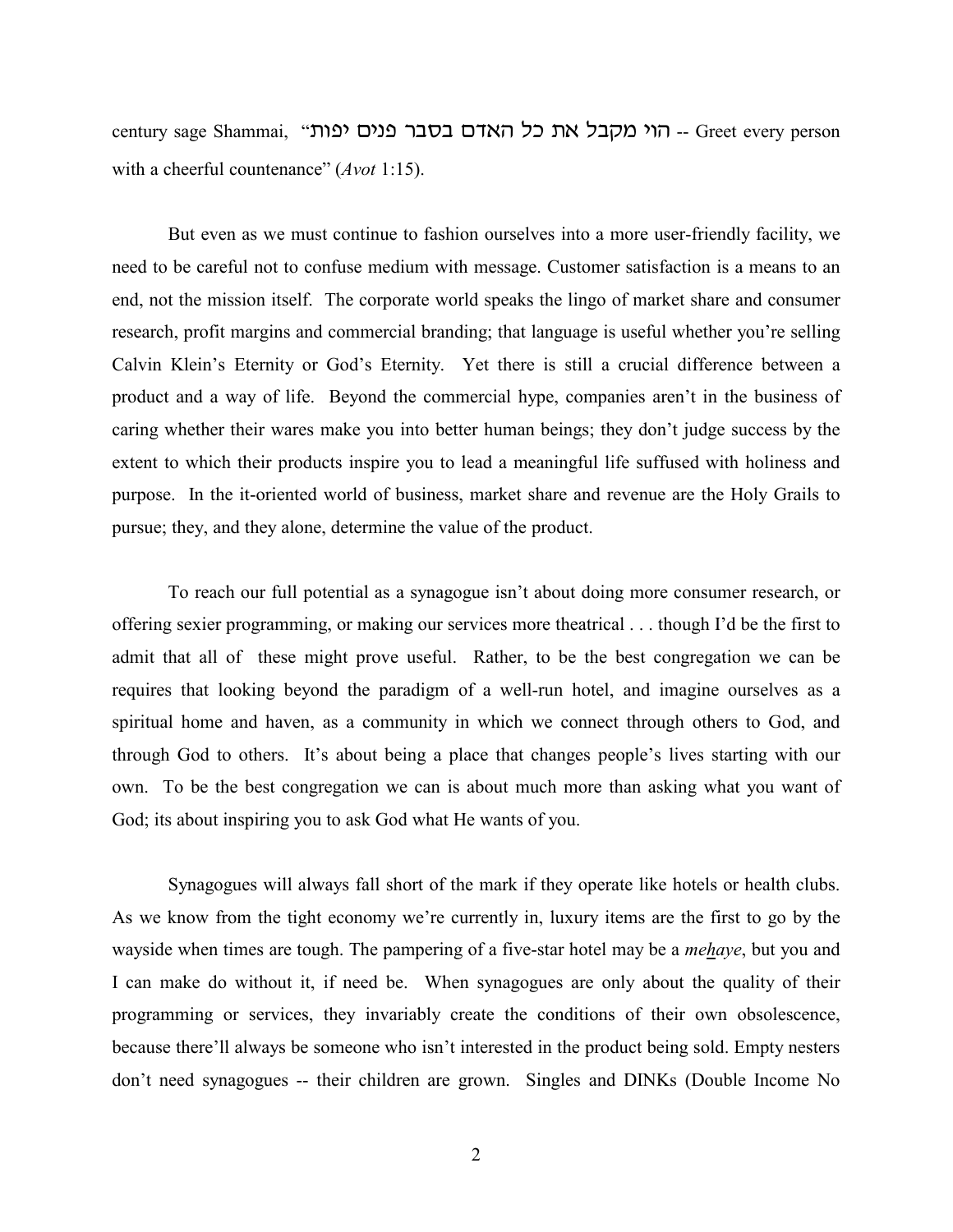Kids) don't need synagogues -- they don't have children. Other Jews, young or old, don't need synagogues because it's too far, there are too many kids, not enough kids, the services are too traditional, not traditional enough, or I don't attend frequently enough to justify the cost. Around the country and across the globe, houses of worship will continue to invent and re-invent themselves as they pursue an elusive vision of a Jewish El Dorado, the perfect balance of programming that appeals to all people all the time. But so long as we define our mission as offering the program that our customers want, we will never reach the Promised Land..

Most of us in this room believe in God in some fashion. Even those who struggle with the notion of a personal God still have faith in some cosmic moral force -- we believe that kindness and compassion, integrity and justice have an objective claim on our behavior. Judaism teaches we are fashioned *b'tzelem Elokim,* in God's image, and consequently, there is a spark of the Divine inside each of us, that we are priceless and unique. It would seem to follow that if God put such loving care into our creation, there's got to be some purpose to our existence. Yet how often do we stop and ask ourselves, "Why did God give me the soul that I have? What was God's thinking in placing me on this earth here and now? Will it matter that I lived? Will I leave something worthwhile behind when I go?" These questions are not about programs, they're about purpose; they go to the very heart of being human. They impact equally on all of us, regardless of the demographic group to which we belong. You can terminate a synagogue membership, but it's much harder to resign from the search for meaning; living with a sense of vital purpose is indispensable. Were we to frame our reason for existing as a congregation in these terms, to help individuals ask these questions and explore how Judaism might answer them, we could stop worrying about how relevant we are. Because if asking "Why am I alive and what does God want from me?" is irrelevant, then I don't know what is.

We've just spent the last several hours singing, chanting, reading and mumbling about how great God is. And in just a little while, we're going to spend a couple more hours singing, chanting, reading and mumbling about how great God is. Well, if God is so great, then why do synagogues spend so little time trying to understand what it is that God wants of us? We need forums and focus groups, power point presentations and bar charts, 8 x 10 color glossy photographs with circles and arrows and a paragraph on the back of each one -- but friends, we'll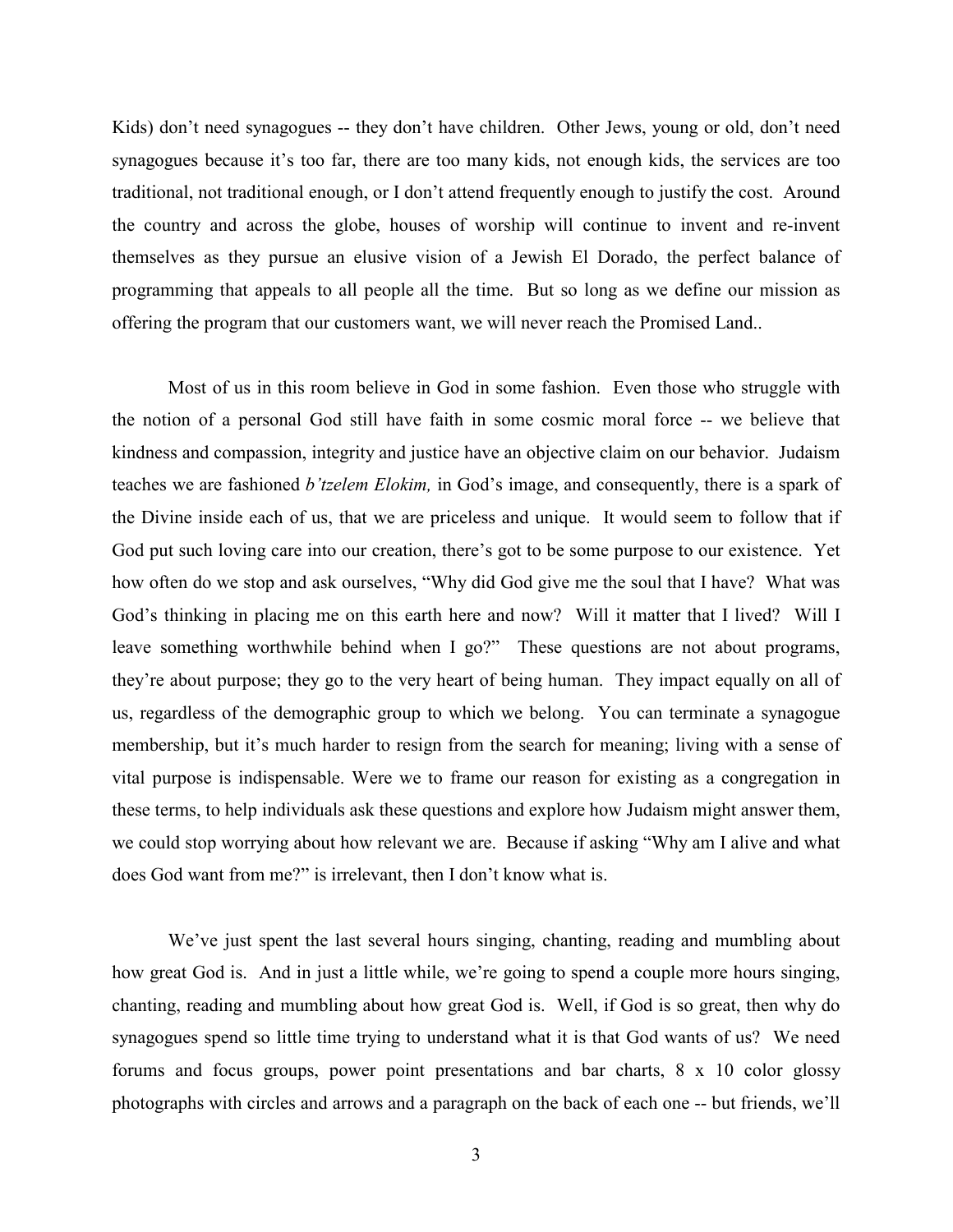never transform the Jacksonville Jewish Center into a change agent of spiritual growth unless we also start talking about what it is that God would like of us.

When God doesn't live at the very heart of our communal life, a fundamental disconnect takes place. A passionate sermon about the terrible sin of gossip is followed by gossip during *kiddush*; the lesson about respect for fellow students is followed by bullying in the lunchroom; the *d'var torah* about *menschlichkeit* in the board room is followed by *unmenschlich* behavior in the parking lot. To talk about God is very different than to enter into a relationship with God. It is not surprising that so many of us don't find attending services a more meaningful experience - because when we are here we talk about God rather than to God; even more sadly, we no longer know how to hear God's voice, whether channeled through the prayer book, the Torah reading, the sermon, the pangs of our own conscience, the hunger of our own souls, or the wonder and gratitude of simply being alive.

In the *shul*-as-Sheraton model, successful worship is measured exclusively by enjoyment and attendance. What did people get out of it? How many came? How long did it last? Was the music catchy? Was the rabbi's sermon interesting? Sometimes people say "Rabbi, I really enjoyed services today". At other moments I hear, "Rabbi, our services would draw more folks if (-- you fill in the blank --) a) they were shorter; b) had less Hebrew; c) included an elaborate *kiddush* every week; d) featured a gospel choir."

Don't get me wrong . . . we need to be creative, to think out of the box, to offer a variety of alternative worship experiences. But to enter truly into the realm of the sacred requires that we have to hold ourselves open to God; it's not merely about what I want, what I need, what I like; it is about what God asks and expects of me. It's about a readiness to stretch myself, to open up, to take risks, to trust in God and my community to guide me. And if we're afraid to sing, to clap, to sway, to tap, to hum, to make a mistake in the Hebrew, to look foolish, to be looked at, it's because we haven't yet learned how to free ourselves from the prison of the "I", that fear of looking foolish which is itself a kind of reverse egoism. If God is happy that you're swaying, clapping or humming, who cares if the nice lady two rows back gives you a funny look? This isn't about her and you, it's about God and you.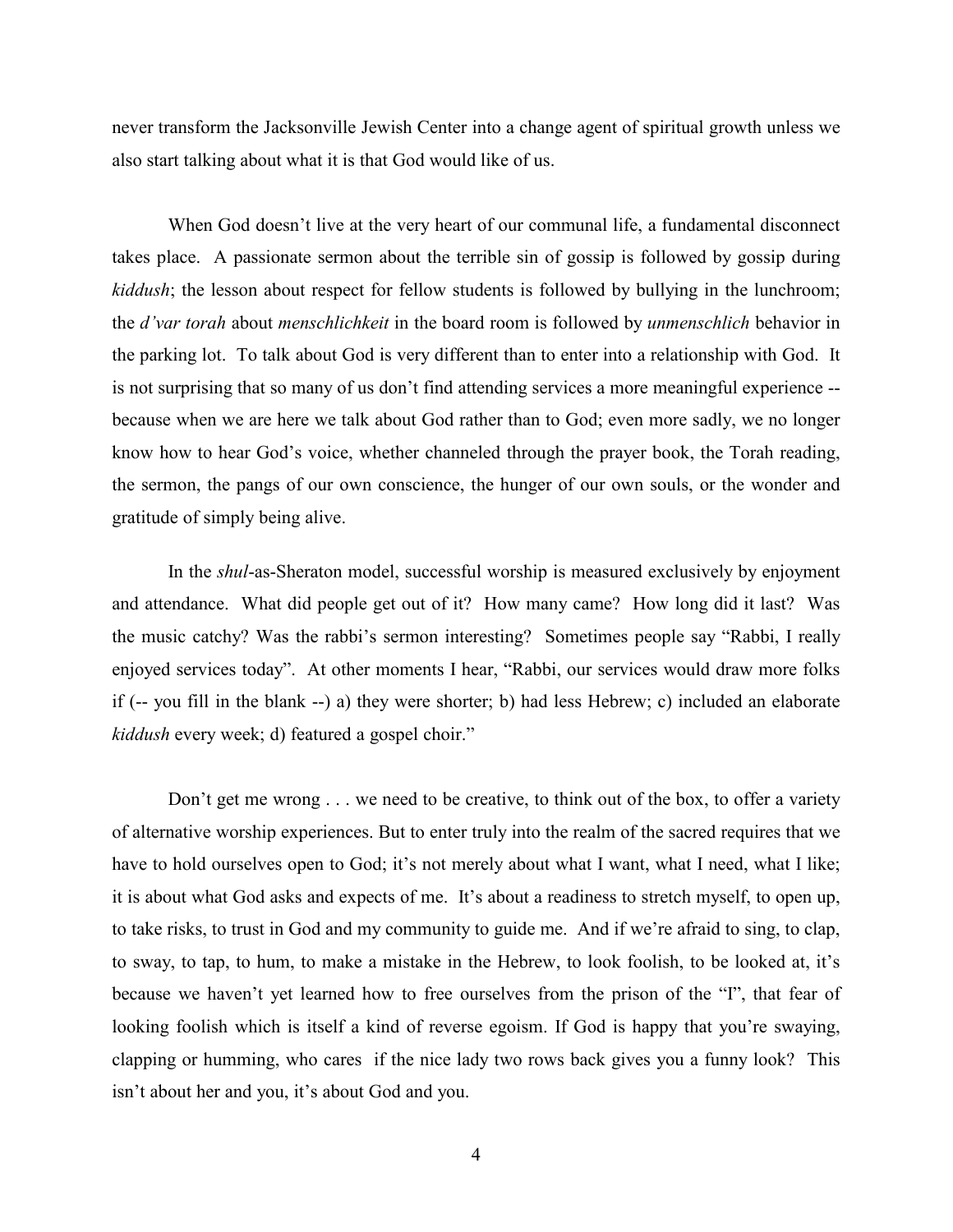More than two centuries ago, the Berditchever Rebbe composed a simple poem which he'd often sing as a love song to God. himself: *Riboyno shel oylom, ich vil dir a dudele shpilen* -- Master of the Universe, I will sing you a song. Where I wander -- You! Where I ponder -- You! Only You, You again, always You! Sky is You, earth is You, You above, You below, In every tread, at every end, Only You, You again, always You! *Du, Du, Du*!

That, my friends, is what real prayer is about. And when we grasp that, we will begin to understand that worship isn't limited to what happens this room. Worship happens when our hands, our feet, our thoughts are directed to God and by God. Worship is not a part of congregational life, *it is congregational life*. A synagogue that genuinely hugs its members by asking them when they've been touched by God and why has achieved a moment of real *davening*; giving *tzedakah* is an act of prayer; visiting the lonely and the sick is worship, as is joyously dancing around bride and groom at a Jewish wedding; or learning to read Hebrew to engage oneself more fully in the liturgical life of the Jewish people, that's worship, too. When we act ethically, when we make love to our soulmates, when we resist temptation to undermine the fidelity of our marriages, when we strive to teach our children to be *menschlich*, these are all acts of worship. You above, You below, Only You, You again, always You! *Du, Du, Du*!

To flourish as a synagogue we must spread the word that worship isn't simply about what we get out of services, but what God gets out of us a result. We must teach ourselves and others -- those who come once a week and those who come once a year -- that there are as many opportunities for worship as there are minutes in a day and places on earth. Everything we do must communicate this message, because if we don't, we run the risk of making our services - no matter how well attended, and no matter how enjoyable -- obsolete and unnecessary. We must preach this lesson as if our life as a synagogue depended on it . . . because it does.

Some years ago I happened to be on vacation with Susan and the kids. We occupied a suite on the top floor of a rather nice hotel . . . hey, there was even a TV in the bathroom! Around 4:30 AM the Sunday morning of our stay, I heard the loudest, and most horrific noise of my life: it was the hotel's fire alarm. We sprang out of bed, grabbed the kids, ran out the door, and made our way down 16 flights of stairs. It wasn't until we were standing outside in the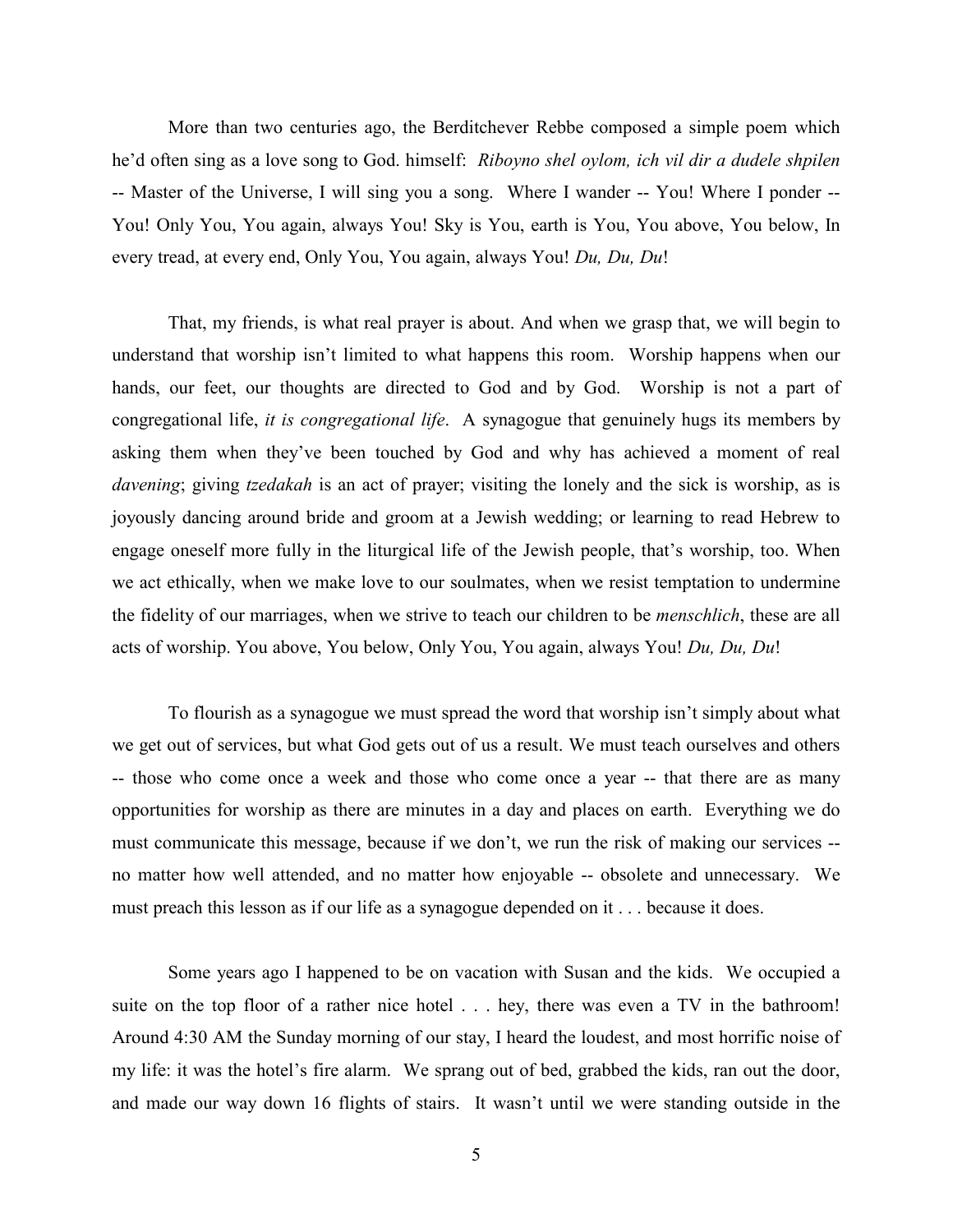parking lot that I realized I'd left my shoes upstairs. Believe me, standing barefoot on the pavement in the darkness of an icy cold January morning in Wilmington, Delaware isn't something you want to do too often. But as I hopped painfully from one frozen sole to the other, a fellow hotel guest took pity and gave me the extra blanket he had grabbed from his room. The fire engines soon arrived and the process of checking each floor for signs of danger began. As soon as it was safe to re-enter the lobby, some of the guests took it upon themselves to make hot chocolate from the coffee stand in the hotel foyer, and to pass around the hot cups. In those few minutes, a common experience transformed us from a hotel full of strangers to a community of caring individuals. We introduced ourselves, laughed about the twist of fate that brought us together at 5 AM in a hotel lobby. It was a temporary community, to be sure, but for the duration of its existence, it was nonetheless real. And wonderful.

Now, we're not going to pull any fire alarms this morning. But I am going to ask that each one of you turn to a person you didn't come with, and preferably someone you've never met. Look to the row behind you, or tap the shoulder of someone sitting in front of you. Don't worry that you're interrupting the sermon . . . I want you to. Introduce yourself. Share one thing about yourself with that person. Wish them a happy and healthy year. Do it now!

You see, when you or I go to a hotel we're generally not interested in our neighbors . . . except when the folks next door make too much noise. We put the "Do Not Disturb" sign on the front door, turn the lock twice and make sure the latch is on as well. Every guest room is an island to itself in a sea of customer service. And that's how it's supposed to be.

But synagogues, unlike hotels, aren't about what we do with aloneness, but rather how we celebrate togetherness. To know what God wants of us is not only to look upward or within, it is to look into the face of other people and to see the Divine Image reflected in their eyes. We cannot love the Godspark of our own souls if we do not love others, nor can our hearts touch God, if we cannot touch one another's hearts.

And that my friends is yet another reason why we need synagogues -- they teach us that to be truly human requires that we participate in the fellowship of community, it reminds that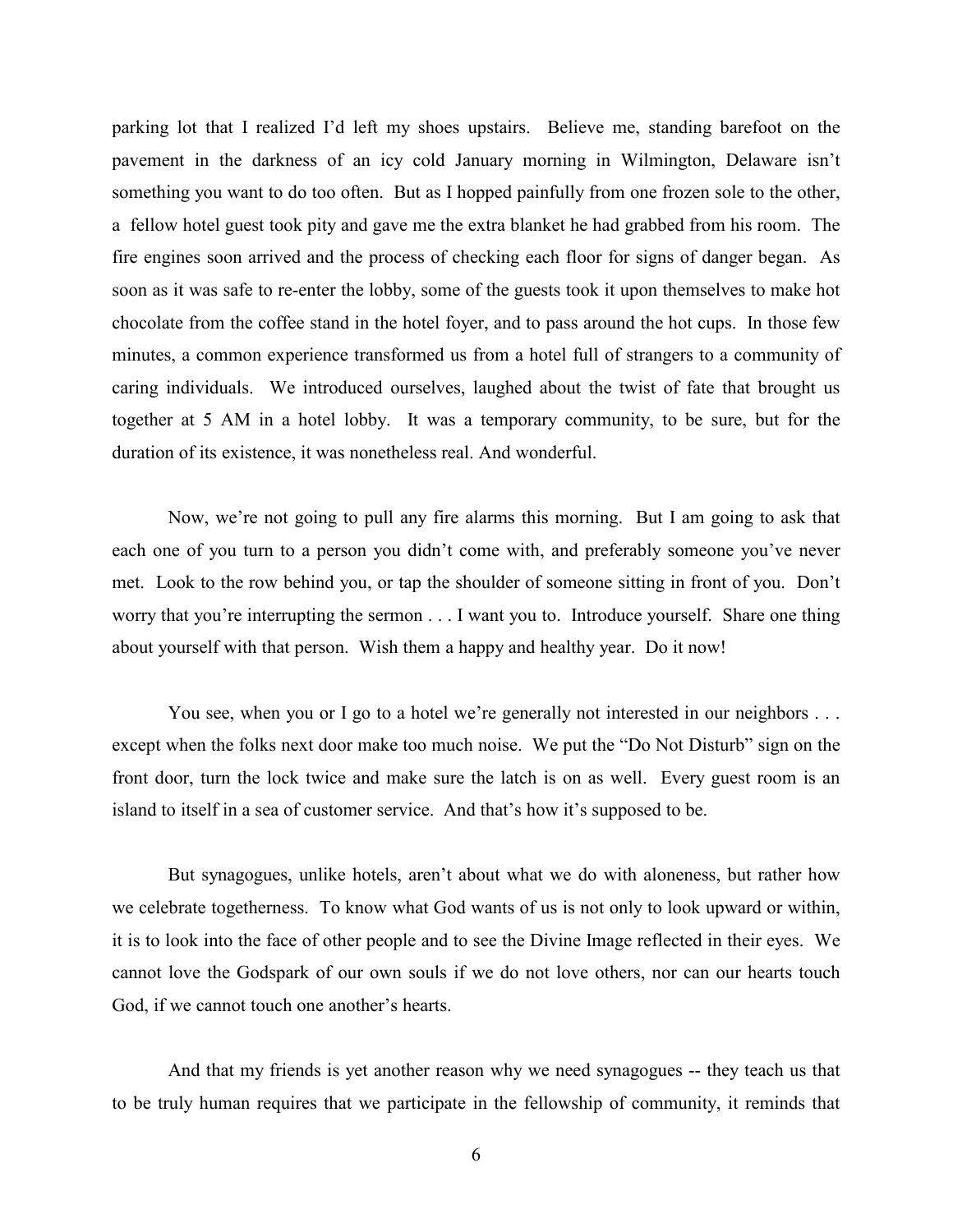living with purpose and meaning is founded upon giving of ourselves to others. What if the Jacksonville Jewish Center formed volunteer crews to build housing for the poor? What if we offered to staff hospital gift shops on Christmas or Easter? What if serving as a PTA officer were perceived as a sacred trust? What if being on the Finance Committee were viewed as an opportunity to further God's own plans for this congregation? What if you expected yourselves to volunteer five times each year as members of the synagogue because you knew that God wanted you to participate in the sacred task of building a holy community? Can you imagine how exciting and vibrant we would be as a House of God?

Maybe it's all pie-in-the-sky, but evangelical churches do it all the time. And they're good at bringing people in, not just because they have slick marketing, but because they really mean what they say, and say what they mean; they preach it and they practice it. The secret of their success is the knowledge that living for God's glory doesn't begin with hymn singing in the sanctuary, but with baking cookies for God's glory in the kitchen. If we can figure out a way to put our love of God into the cookie batter of a PTA bake sale, the rest will come naturally.

Friends, there is a certain hotel that is "Programmed to receive. You can checkout anytime you like, But you can never leave!" But with all due respect to the California rock band, *The Eagles*, we do not have an open-ended reservation in this world. We are temporary guests here; for each of us there is a check-in date and a check-out time. We can opt to lead our lives and run our synagogues along the lines of a hotel. But think about the last time you left a hotel room -- if you are like me, you probably checked the drawers and underneath the bed for any stray possessions, zipped up your bag, and took one last look around the room that had been yours -- other than an unmade bed and a few towels on the floor, there was nothing that indicated you had ever been there. Twenty minutes of maid service and even that nominal evidence of your existence would be utterly erased. The next guest would never suspect that you had once existed, the the sterile furnishings identical to those of a hundred other rooms would never reveal that once you had lodged there.